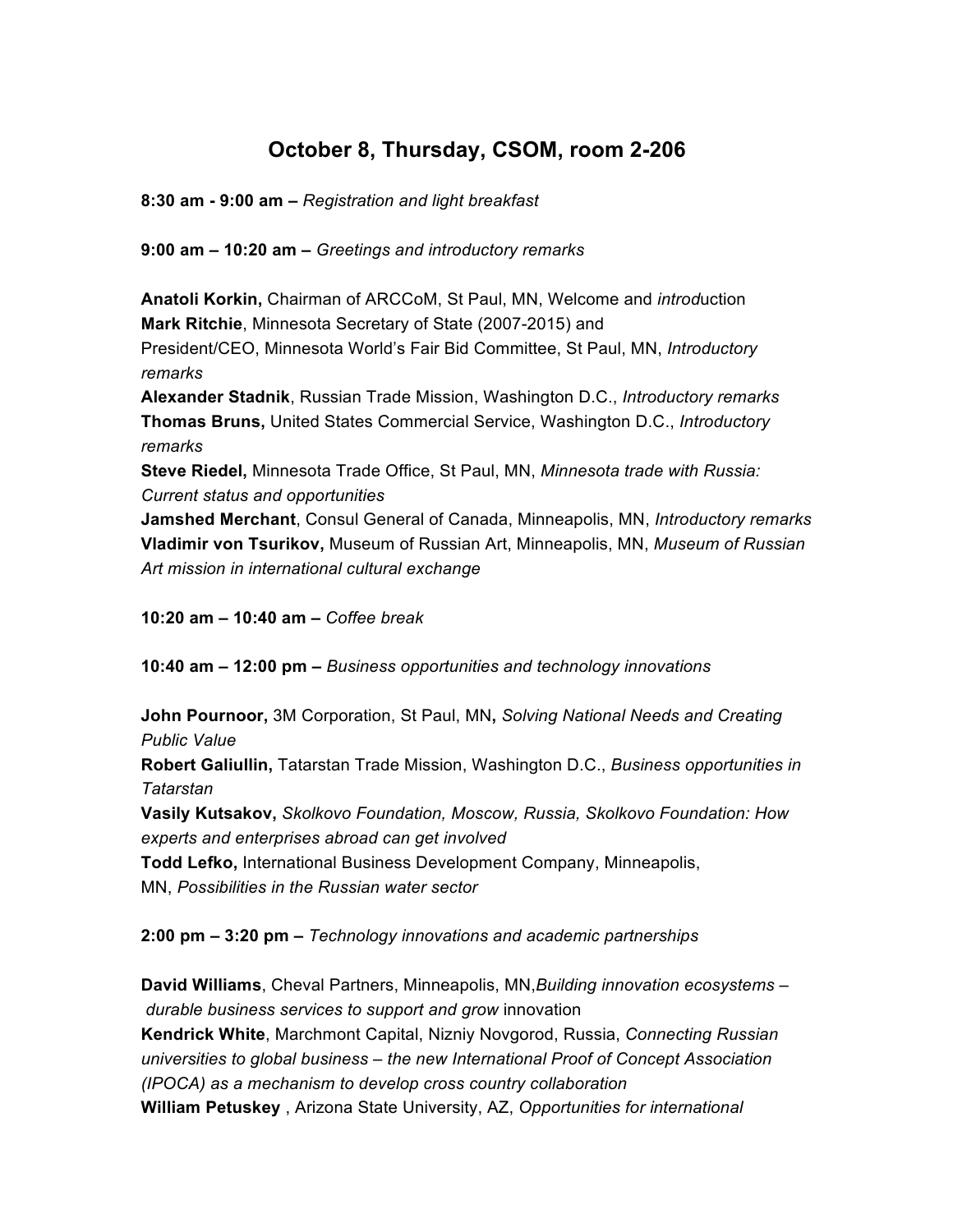*education, research and technology innovations at Arizona State University* **Liliya Kiryanova and Sergey Zamyatin**, Tomsk Polytechnic University, Tomsk, Russia, *Partnership opportunities with Tomsk Polytechnic University* **Yuri Kistenev and Aleksandr Zamyatin**, Tomsk State University, Tomsk, Russia, *Partnership opportunities with Tomsk State University*

**3:20 pm - 3:40 pm –** *Coffee break*

**3:40 pm – 5:00 pm –** *US – Russia partnership proposals and opportunities*

**Leonid Grichiner,** Russian Publishing House "Zerkalo", Minneapolis, MN, *Introduction to Russian-speaking business community in Minnesota* **Alexandra Johnston**, DFJ Aurora, San Francisco, CA, *Russia-USA business partnership: A view from Silicon Valley*

**Vlad Pavlov**, RollApps, Palo Alto, CA, *rollApp's experience of offering application virtualization platform in the USA and Russia: similarities and differences between the two markets*

**Alexander Shalumov,** Presidential Academy of national Economy and Public Administration, *Automated system ASONIKA for electronic device design and reliability: Expending international research and business opportunities*

**Tatiana Tatarchevskiy**, University without Borders, New York, *On-line education and social entrepreneurship: Internet platforms for international collaboration*

**7:00 pm – 9:00 pm** *– Reception and concert*

St Petersburg restaurant, address: 3610 France Ave N, Robbinsdale, MN 55422

## **October 9, Friday**

#### **10:30 am – noon; CSOM, room 1-127**

Round table discussions on Russia's water and wastewater treatment Sector.

*Moderators:* Steve Riedel, Minnesota Trade Office, and Todd Lefko, International Business Development Council.

#### **1 pm – 2:30 pm; CSOM, room 1-135**

Panel on E-Learning as a Vehicle for U.S.- Russian Collaborative Projects in Social Entrepreneurship, Education, and Science